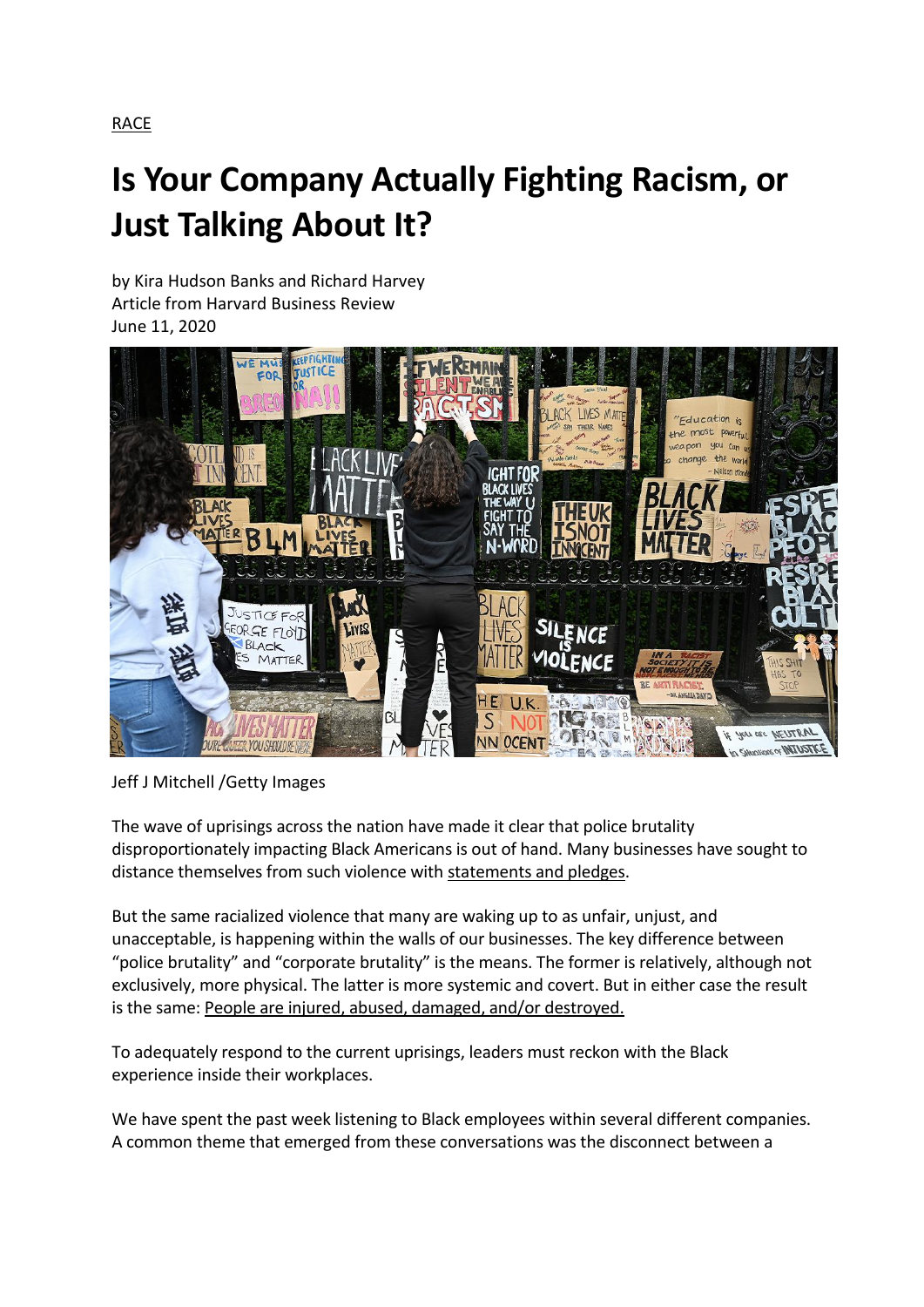company's statement or commitment of resources externally and the daily employee experience. This disconnect is not new, but the awareness of its depth is novel for some.

Several companies have publicly acknowledged this disconnect. Larry Fink, CEO of BlackRock Inc, [stated](https://www.forbes.com/sites/alexandrasternlicht/2020/06/01/we-must-do-more-what-ceos-like-tim-cook-jamie-dimon-larry-fink-say-about-racial-inequality-protests/#77a54cc85bc0), "As a firm committed to racial equality, we must also consider where racial disparity exists in our own organizations and not tolerate our shortcomings." Jason Kilar, the CEO of WarnerMedia, [explicitly named racism](https://www.thewrap.com/warnermedia-ceo-jason-kilar-tells-employees-racism-is-a-problem-for-company/) as a problem in the company and committed to work towards change.

The current moment has the potential to be pivotal in addressing the disparity if corporate leaders have the wherewithal to identify the harm being done to Black employees and employees of color, to name company- and industry-specific actions they will take to remedy the harm, and to hold themselves accountable.

## **Identify the harm without being defensive.**

Defensiveness is a common reaction when waking up to the realities that racism is operating on your watch. You might feel personally responsible for the harms that are outlined. You might *be* personally responsible in some cases. But disrupting the harmful patterns will require deep listening and learning, not defensiveness.

And it may be that you already have the information you need. One sentiment we consistently heard from Black employees was, "We've been here before." "We've had focus group after focus group." These responses suggest that in some companies identifying the harm is as simple as asking employees of color about their experiences or looking back at data [already collected.](https://hbr.org/2019/04/the-mistake-companies-make-when-they-use-data-to-plan-diversity-efforts) The hard work for leaders is taking *in* the data and taking *action* as a result.

#### **Get specific about internal and external actions.**

Blanket and abstract statements that merely denounce police brutality sound more like a politician trying to get votes than an institution prepared to take action. It tells people what you are *against* without having to commit to being *for* anything. Perhaps now more than ever, talk is cheap, and you need to guard against this saying at your company: *When all was said and done, there was a lot more said than done*!

Employees are attuned to the differences between political statements and real commitments. Some notable examples of companies committing to specific action are Uber, which has announced [no delivery fees when customers order from Black-owned businesses.](https://twitter.com/UberEats/status/1268643816292020224) Internally, they have [tied senior executive pay to measurable progress on diversity goals.](https://www.hrdive.com/news/uber-sets-diversity-goals-ties-executive-compensation-to-di-success/558935/) Activision has added additional resources and in-game reporting systems to [identify and ban](https://www.forbes.com/sites/erikkain/2020/06/05/black-lives-matter-message-added-to-call-of-duty-modern-warfare-and-warzone/#5f9ba23779ae)  [racist language](https://www.forbes.com/sites/erikkain/2020/06/05/black-lives-matter-message-added-to-call-of-duty-modern-warfare-and-warzone/#5f9ba23779ae) in their online gaming environment. These are small steps that companies have made to mitigate harm in a matter of days.

## **Deal with the discomfort.**

Another theme we heard from Black employees was that while top-level executives were making statements, their managers lacked the capacity to translate the message. At times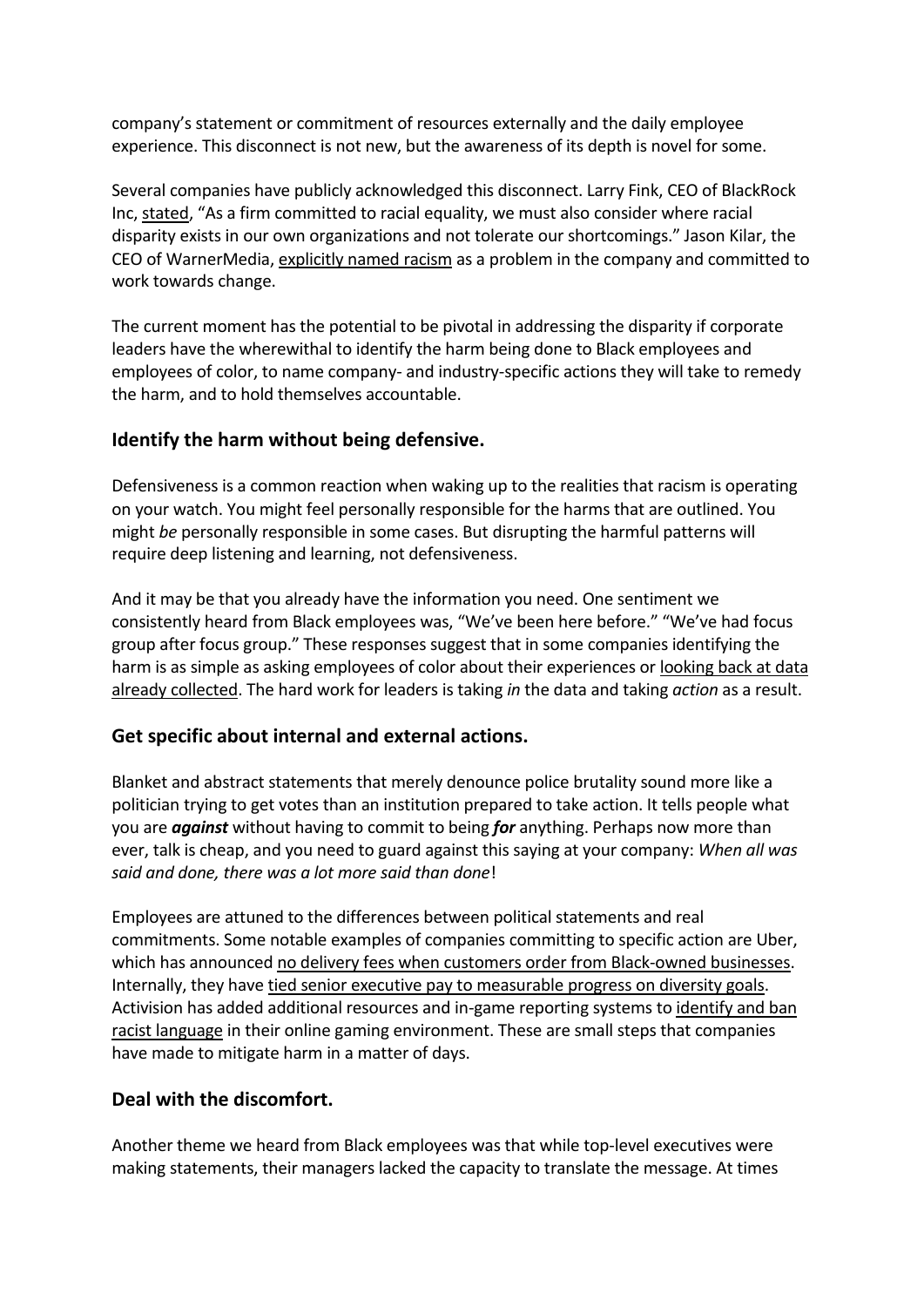they spoke awkwardly, fumbling over their words or side-stepping the issue completely. The way we are socialized around racism leaves white people unpracticed and uncomfortable talking about, let alone leading initiatives around race and racism.

To prevent this discomfort from being an obstacle to change, you might provide professional development opportunities that help managers reflect on and talk about race and racism and not merely the race of others, but their personal racialized experience. For there to be sustainable change, all leadership, and white leadership, in particular, needs to tolerate their discomfort and push forward.

### **Be accountable.**

If your organization takes a stand against racism, you must also articulate how progress will be tracked and communicated back company-wide. Otherwise, you look untrustworthy and disingenuous. There's no need for shame or guilt if your results are not glowing or swift. What has been given years to root will not be unearthed overnight.

Dig in and do the work as you would with a new account or a coveted growth opportunity. Consider the work it takes to commit to lifting weights and getting stronger. You would not walk into the gym, lift a heavy weight once, and declare you are strong. You would most likely seek expert guidance, and then you hold yourself accountable to lifting those weights consistently over time before you would expect to see results. You might avoid a workout, but doing so only makes the gains harder to come by in the long-term. Building the capacity to be anti-racist similarly takes commitment over time, involves hard work, and is not always pleasant. However, the results  $-$  a stronger company  $-$  are worth it.

One of the legacies of the [Title VII of the 1964 Civil Rights Act,](https://www.dol.gov/agencies/oasam/centers-offices/civil-rights-center/statutes/title-vii-civil-rights-act-of-1964) which protects employees against discrimination based on race, color, religion, sex, or national origin, was that it switched the focus from "intention" to "impact." That is, it exposed and refuted the idea that harm is only realized when one can document intentional hate in the hearts of key organizational agents.

Instead, it opened our eyes to the reality that harm is best detected via its impact on people. This impact is caused by racism as a system, a pattern of norms, and policies that inflict corporate violence, not merely individual discriminatory behavior.

Institutions who are leading the way at this moment are grappling with the reality that the racism we are collectively calling out has been going on for centuries. They are reflecting on why it took this long for them to take a clear stand. Some are reflecting on how taking a stand before sadly did not keep George Floyd, Breonna Taylor, and too many others from being killed. And they are reflecting deeply on how the racism that they are standing up against is replicated or facilitated inside their walls. That work calls for us to listen, to be innovative and specific, and to take action to create lasting change beyond this moment.

[Kira Hudson Banks](https://hbr.org/search?term=kira%20hudson%20banks&search_type=search-all)is a principal at [The Mouse and The Elephant,](http://mouseandelephant.com/) which provides customized diversity, equity, and inclusion strategy and training. She is also an associate professor of